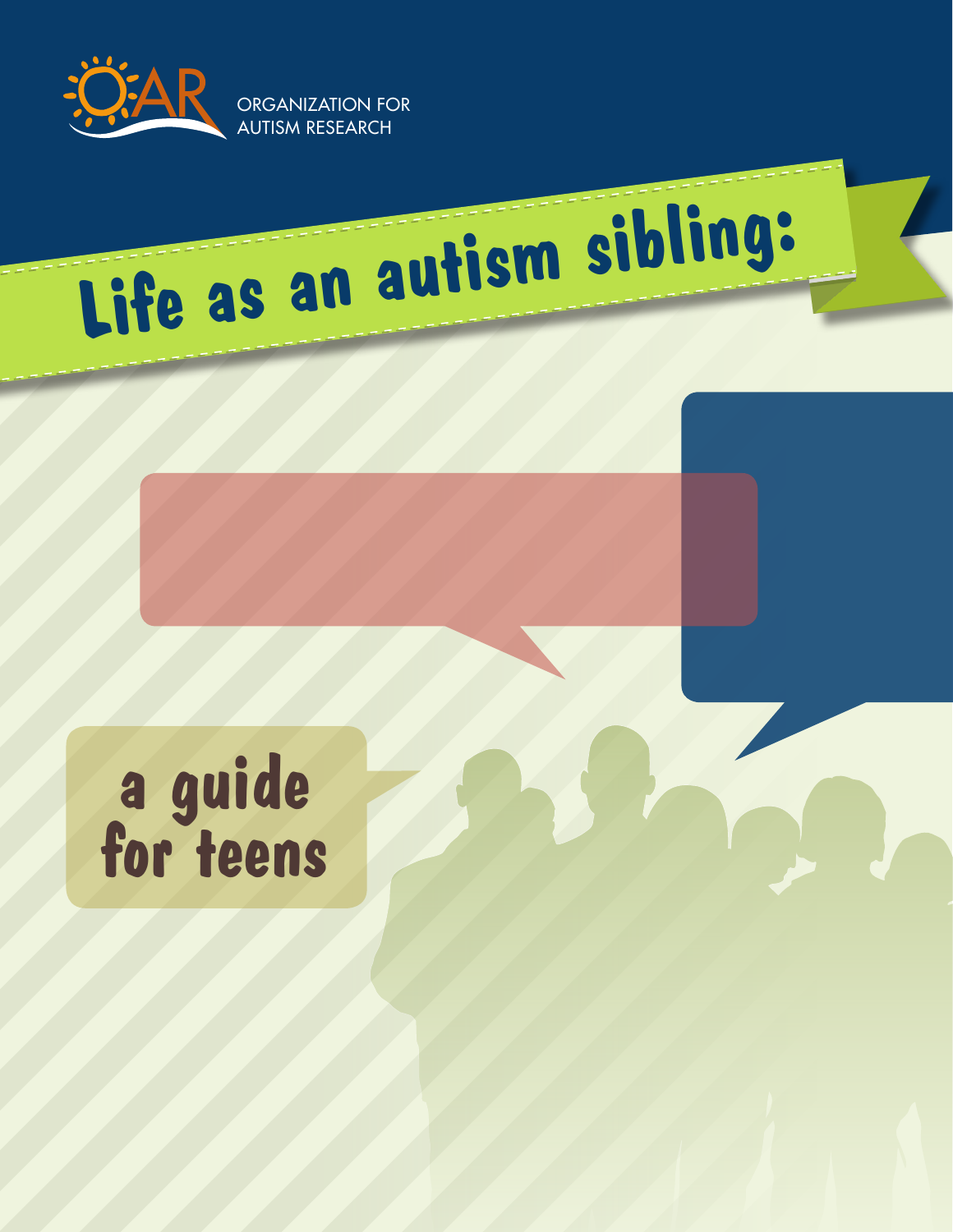### When your brother or sister has

**autism, you have a different kind of sibling** relationship. While it can be enjoyable and rewarding, you may also experience challenges and feelings that are tough to deal with.

Two young adult siblings created this resource after connecting with dozens of teens about the ups and downs of growing up with a brother or sister with autism. The advice provided in this

guide is based on their questions, concerns, and insight. The tips and stories featured are written by teens who have kindly shared their very real experiences.

You might find that you can relate to some of what's written. What's most important to remember is that there are others out there who understand what it's like to be in your shoes.

**Explaining autism**

I'm worried about people meeting my brother and asking me questions about his "weird" behaviors. How do I explain them in a way that people can actually understand?

Our friends, classmates, or strangers probably won't have very much experience with autism, and might not know how to react to someone who has it. You can help people feel more comfortable around your brother or sister by explaining a little about autism.

People that ask about your sibling will probably want an explanation of his or her particular behaviors; it's what they're going to notice first. Does he rock back and forth when a room becomes too noisy? Does she repeat movie quotes because it makes her happy? You will probably understand your sibling's behaviors better than most – so tell people what you know.

Not everyone realizes that autism is different from one person to another. Depending on what they've learned before, they might think all people with autism are "really good at math," or "never like to be touched." While these may be true in some cases, try letting them know that each person with autism has unique strengths and challenges.

Keep explanations of your sibling's autism short and sweet. Some people may also ask questions that seem rude or way too personal; remember that you don't have to tell anyone anything that makes you feel uncomfortable.

**Autism basics:** help friends understand autism by breaking it down for them. Some things you could mention are:

- $\blacktriangleright$  The full clinical term is Autism Spectrum Disorder (ASD). ASD affects a person's brain development, which leads to a number of challenges in areas such as: behavior, communication, and forming social relationships.
- $\blacktriangleright$  "Spectrum" describes the range of abilities and difficulties someone with autism has. It helps account for all the different types of autism out there.
- $\blacktriangleright$  There are more than 2 million people diagnosed with autism in the U.S. alone. (Autism Speaks, 2014 – http://bit.ly/ OARSibs22 ).

**People with autism express how they're feeling in a different way.** This might be

something worth mentioning to others. You could describe how your sibling communicates his or her feelings by explaining why he or she sometimes behaves in an "unusual" way. Maybe you have a brother who starts flapping his hands and laughing when you're about to take a car ride. This would suggest that hand-flapping is the way he shows excitement.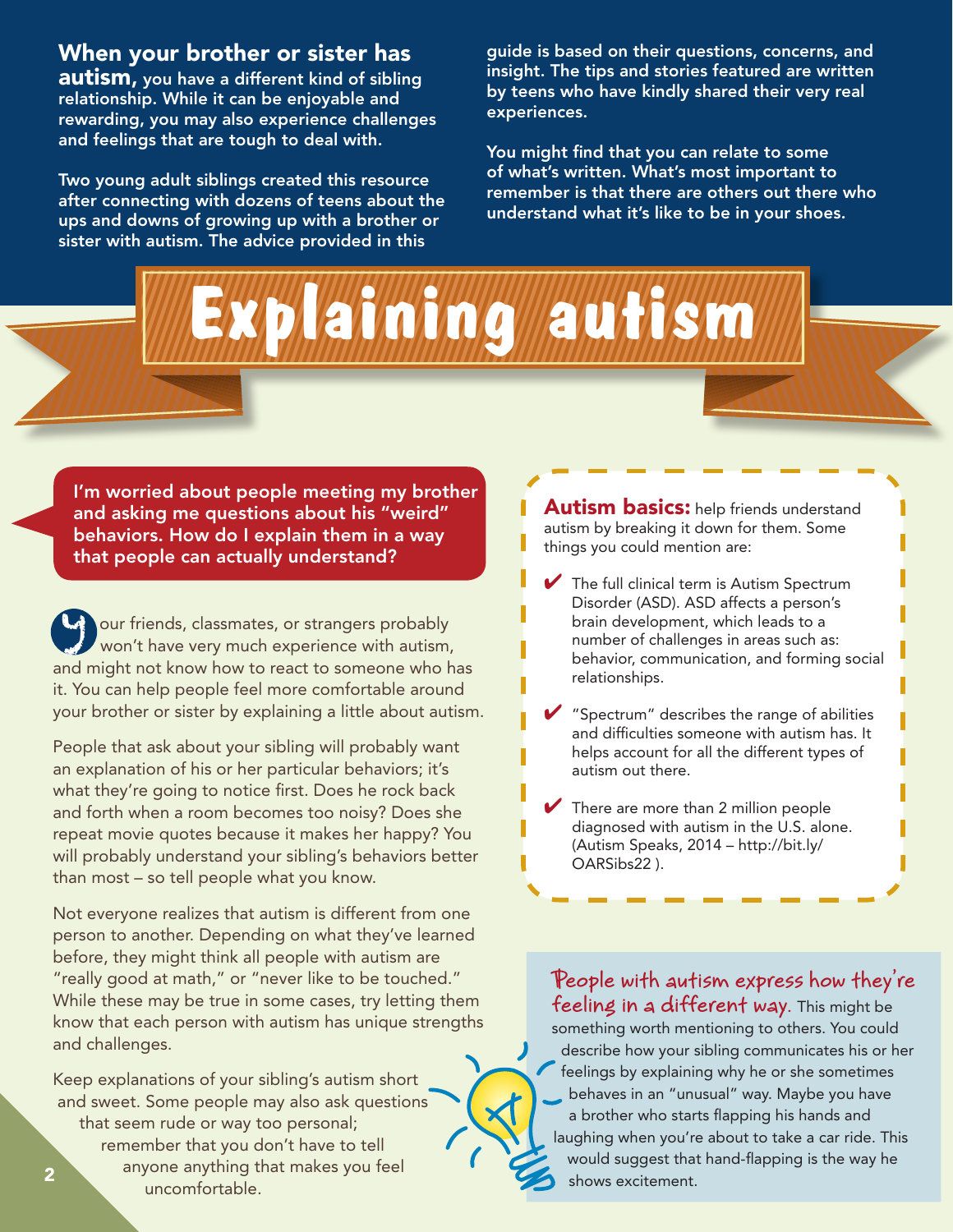## **Dealing with a different "normal"**

When I see friends messing around with their brothers and sisters, it makes me realize that I'll never have those kinds of moments with my sibling. It hurts to know that nothing is ever going to be normal.

 $\zeta$   $\pi$  ou and your sibling with autism might not have a typical relationship. It's not unusual to feel a sense of loss, particularly when you see your friends doing things with their brothers and sisters. Sometimes you may feel like you're the only one without that normal sibling experience, and wish your brother or sister didn't have autism. You're not the only one who feels this way.

The relationship you have with your sibling can still be enjoyable, and it will get stronger if you show signs that you care about your brother or sister. For example, if your sibling has achieved something, give them a high-five or tell them what a great job they've done.

If your sibling is really into something (like films or the weather), try expressing some interest and having a conversation about it. Your brother or sister may not be able to respond in the same way that your friends' siblings do, but your gesture will be appreciated.

Additionally, consider common interests you share with your sibling and put them into action. Even if you can't think of examples right away, there are likely to be some. Maybe you both enjoy the same kind of music, so you two can spend time together listening to your favorite singers or bands. It might also be good to do something with your sibling that he or she really enjoys. Perhaps going for walks is one of their favorite things why not offer to accompany him or her on one? These sorts of activities might not be the kind your friends enjoy with their siblings, but that doesn't mean they're not just as worthwhile.

### Try finding things both you and your sibling like to do

together. This may seem tough if you're really into sports when your sibling is really into animals, but common ground might be closer than you think. Maybe going to a local forest or nature reserve to check out wildlife would satisfy your need to be active, AND your brother or sister's desire to be amongst animals. Get creative - you might be surprised at what you can come up with.

**Remember:** If you ever feel guilty for having more opportunities than your sibling, keep in mind that you should enjoy your life, too. Even though your sibling may not able to do all the same things as you, it doesn't mean that they can't be happy.

### **We asked teens: How do you and your sibling maintain a good relationship?**

*"We get along best when we're talking about our parents. We don't have any other siblings, and really connect on the fact that we're the only two people in the world who know what it's like to have our parents as parents… it's those times that make me feel like she and I are close and no one else could ever understand our relationship!"*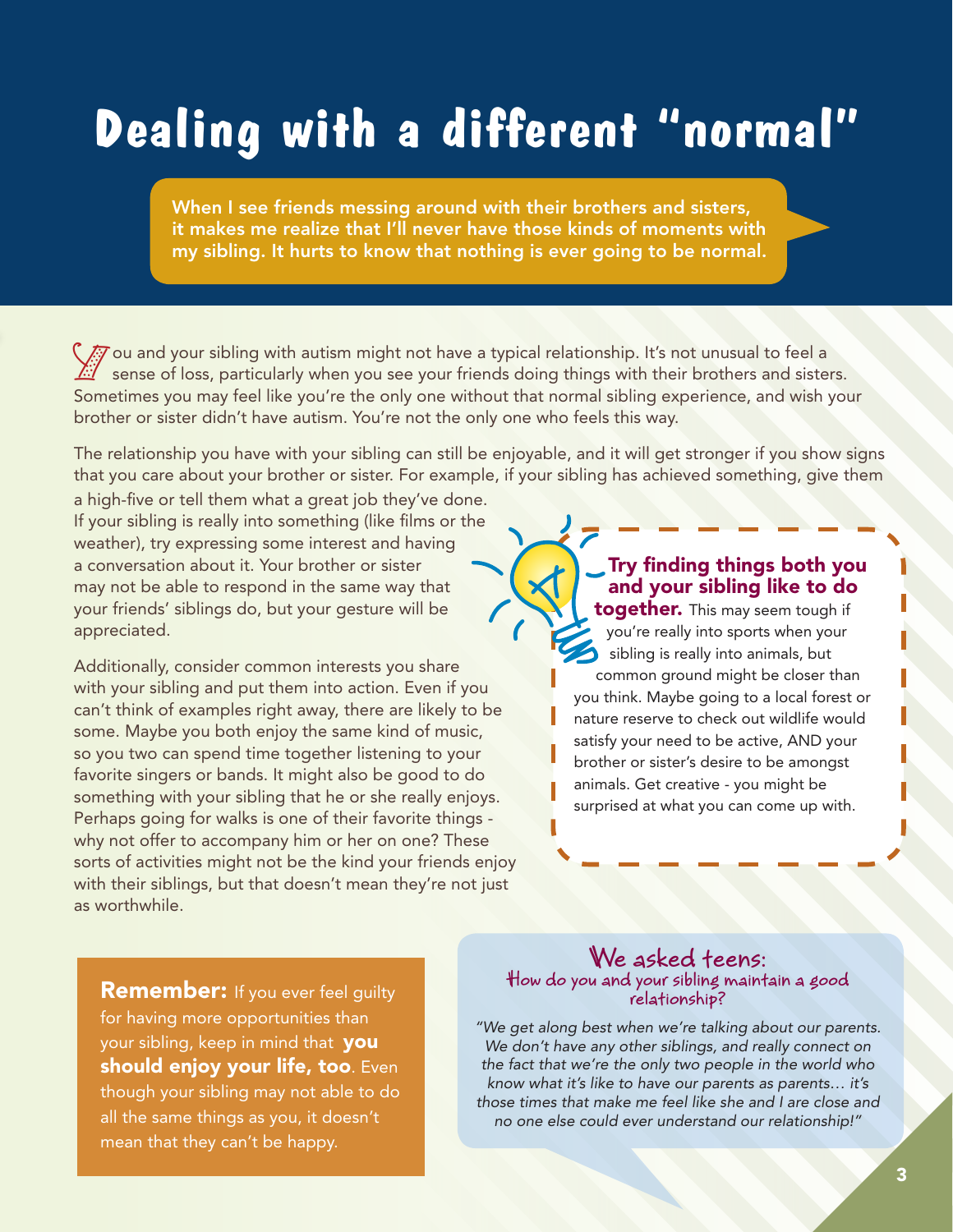# Parents, time, and expectations

 I feel like my parents barely notice me because they're so busy with my sibling. It's not like I want constant attention, but I wish they'd try keeping up with what's important to me.

 our sibling with autism can demand a lot of your parents' time and attention. As a result, you may have more responsibility and independence, which can be great. Sometimes, however, you might just want a bit of recognition. It can hurt if your parents don't seem to notice when you've achieved something important to you, such as being selected for a role in the school play or making a sports team. y

Your parents might be busy with your sibling, but they still want to know how you're doing. Find a good time to approach them and talk about how you're feeling, even if it may be tough to do. You'll almost always feel better for it afterwards, and your parents might surprise you with how much they actually do notice.

If there's a special event you want your parents to attend, try talking to them about it in advance. It will give them extra time to plan. This is also good to do if you just want to spend some time alone with one of them. If you really want to go prom dress shopping with your mom, pick a time with her to do so. If you want to go to a ballgame with your dad, find a good weekend and suggest it to him.

#### Talking to parents about how you're feeling can be

tough. Here are some tips that might help you get through some of those discussions:

Know what you're going to say. Having a plan keeps you from getting sidetracked during a discussion. It helps to write it out on paper, even if you're the only one who's going to read it. 1

**2** Think about the outcomes. Try to imagine what your parents might say back to you. That way, you can be ready to answer questions and respond to their feelings, too.

- **Remain calm.** It's easy for emotional discussions to get a little heated. If everyone keeps a level head, it will be easier to say what needs to be said.
- **Be honest.** If you can be straightforward about how you feel, you're going to get more out of a discussion. Be clear, and then listen to what your parents have to say. You'll understand each other better and be able to come up with a solution.

### **We asked teens:**

### **How would you talk to your parents about issues you're having with your sibling?**

*"My suggestions are to take a few deep breaths… think about what you are going to say and how you are going to say it. Try not to be mean about your sibling."*

*"Make time to talk with your parents. Explain that there is something on your mind or that you have questions, and then set a time to spend focused solely on the conversation – no TV on, no Facebook, no dish washing, etc."*

*"Keep the conversation real, but keep it positive. Try not to blame your parents."*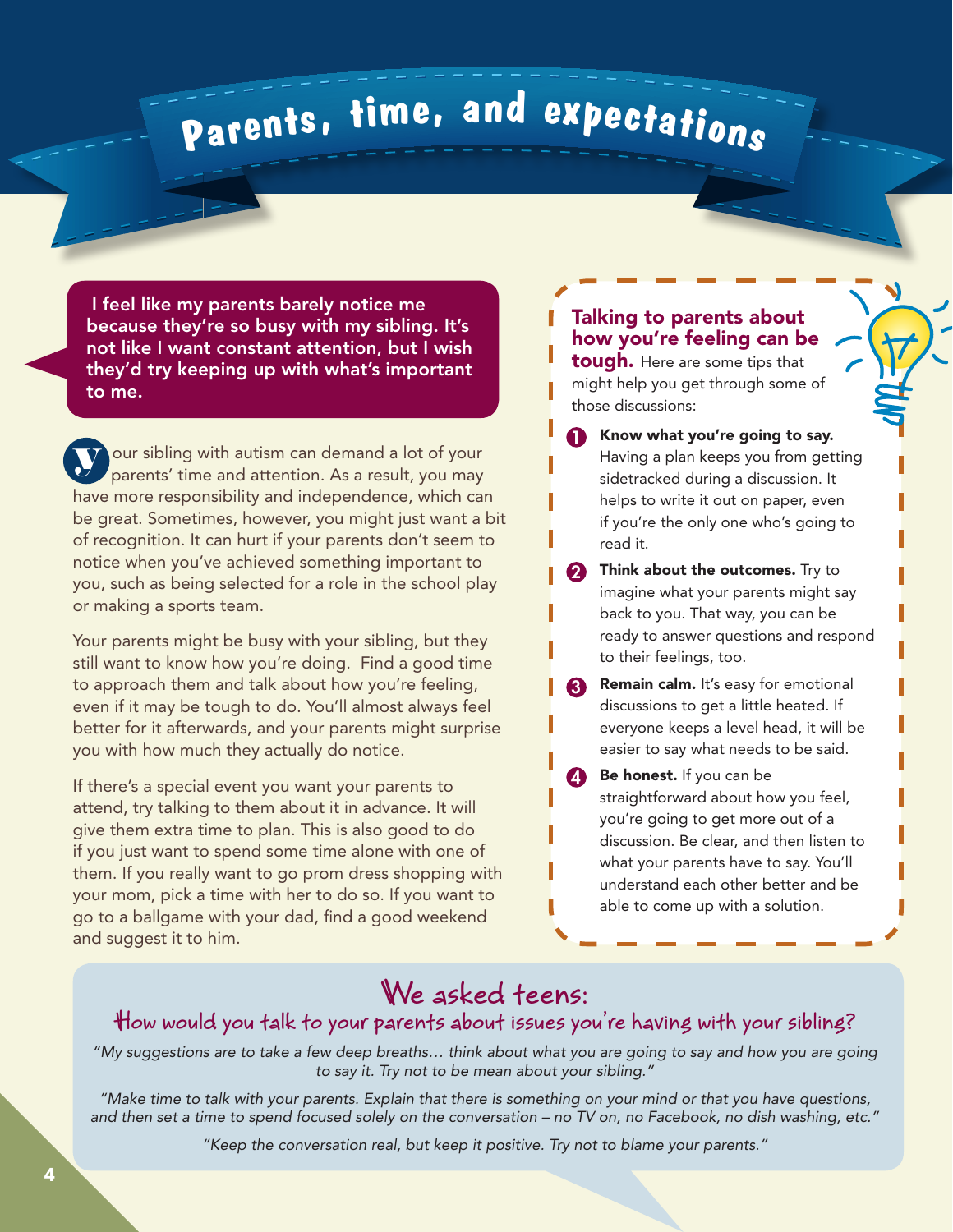## **When you need some space**

### Sometimes your brother or sister with autism can stress you out. It's

important that you have strategies when times start to get difficult; see the box on the left for examples. It's also worth ensuring that you've established your "stress-free" personal space; the box on the right suggests ways on how to do so.

Whether you're dealing with tension at home or simply mad at your brother or sister, **having a go-to plan when** times get tough might make **things easier for you.** Try these strategies:

- $\blacktriangleright$  Talk to a friend. If possible, try meeting at their house or a public place.
- Connect with other teens that have siblings with disabilities. They probably understand what you're going through better than most. Check out the resource box on the last page for information on where to find other siblings like yourself.
	- Take a break. Get lost in something you enjoy, like music or writing, even if it's just for 15 minutes.
	- **Exercise.** Being active can be a great outlet for frustration and leaves you feeling calm. Run, work out, play basketball… whatever helps you de-stress.

It can be frustrating when your sibling messes with your stuff, gets into your room without permission, or breaks something you own. Don't assume your brother or sister knows that they're out of line. Instead, establish your boundaries by:

- Being clear. Tell your sibling very clearly which spaces and things are yours. Don't assume they already know.
- Repeating yourself. You may need to explain boundaries several times to get your sibling to understand what you mean. Calmly explain it as many times as necessary, without shouting or getting angry.
- Going on the defensive. If your sibling is still overstepping boundaries, talk to your parents. Maybe you can install a a lock on your door, or find a safe place for things you don't want accessible to your sibling.

### **A Sib's Perspective:**

*"When I was a kid, I thought my parents loved my older brother more than me. They made every effort to try and accommodate him. If I didn't want to eat what was being served for dinner, my parents would tell me to finish my food. When my brother didn't want something, they would cook up a whole new meal for him. When I was struggling in school, my parents would question my work ethic. When my brother was struggling, my parents would blame his school. My parents told me about my brother's autism when I turned eight years old, and they also signed me up for a support group specifically for siblings of people with developmental disabilities. It was a place where I felt like I could talk to people about how I was feeling, and they would understand (from experience) where I was coming from. With time, things got easier for me, and my experience with my brother has made me a more understanding and compassionate person."*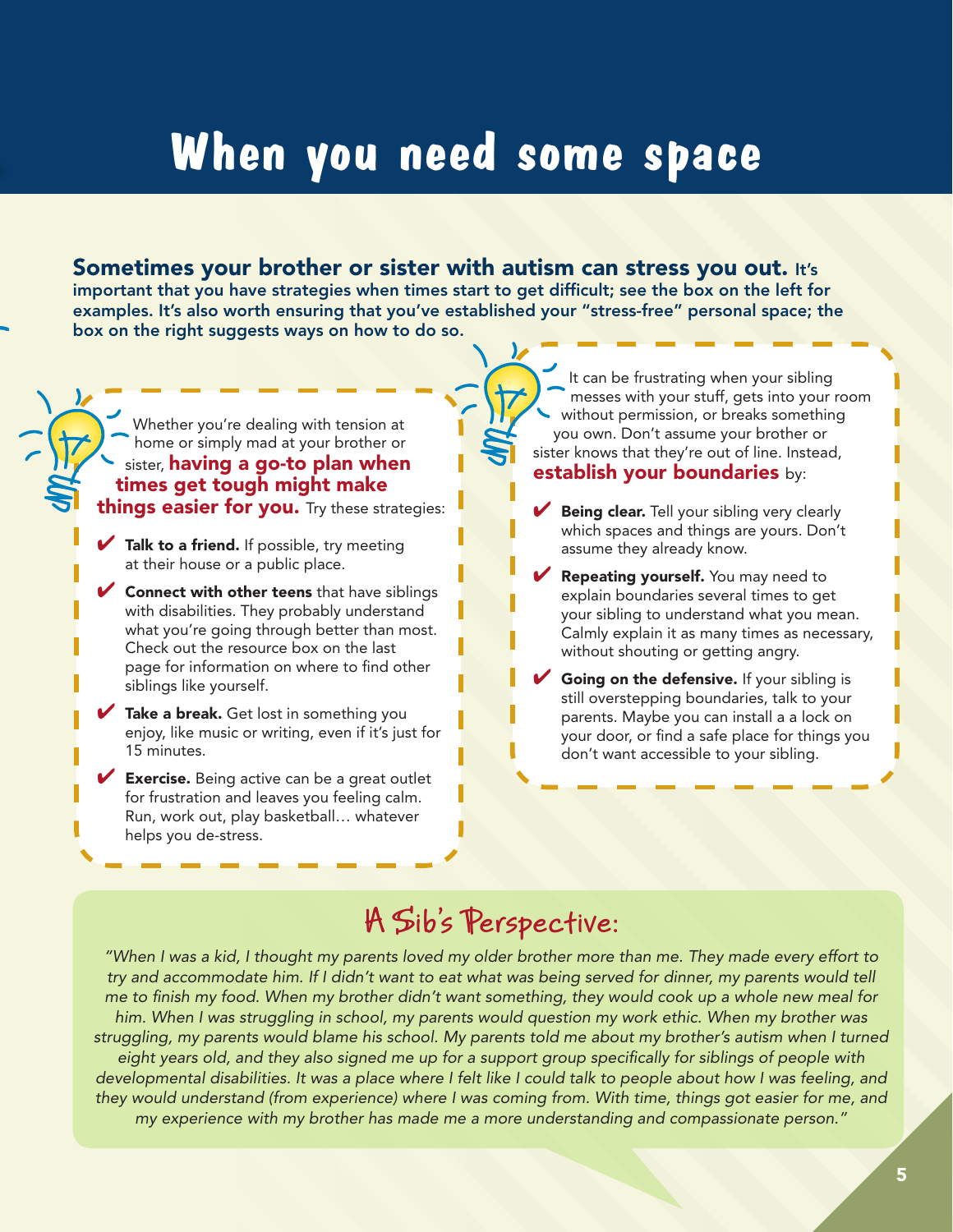## **Meltdowns**

It feels like whenever my family and I are out in public, my brother will have a full-blown meltdown. People always stare so I get really embarrassed, but I also worry about how angry he gets. What can I do about this?

 $M$  el eltdowns can have many possible triggers, but they usually occur when people with autism are really frustrated. To relieve that stress, they might do things that look like the temper tantrums you associate with young children. However, when you see someone older behaving in that kind of way, it's a whole different story. Some family trips may get cut short because your brother or sister becomes overwhelmed and can't handle a particular situation. You might have to avoid other activities altogether. Most siblings can't help feeling embarrassed or frustrated when outings don't go the way that they should.

These challenges and feelings may be hard to come to terms with, but instead of focusing on negative experiences, try picturing times when things have gone right. Maybe your sibling likes going to see musicals or taking trips to theme parks. A small number of bad experiences tend to stick out, but you likely have had some great times together. And there are many more to come!

If you want to help make outings go more smoothly, try discussing a game plan with your parents. Maybe you can make sure your sibling's environment is safe if he or she has a meltdown, or reassure onlookers that your sibling's behavior is just their way of expressing frustration.

### **We asked teens:**

### **How do you cope when your sibling embarrasses you?**

*"My brother embarrasses me whenever he comes with my mom to drop me off or pick me up at camps, parties or other places he's never been before. I deal with them by just walking away and trying to forget the mean looks he gets from people."*

*"Whenever my brother has a meltdown, or even just does something unusual, I think about how I'd feel if I saw someone's brother doing that. It helps me realize that people aren't staring to be mean; most are genuinely concerned about whether your sibling's okay. That's nothing to be embarrassed about."* 

#### 5 ways to deal with embarrassment:

- Remember that everyone gets embarrassed. Most people's siblings embarrass them, whether they have autism or not. You are not alone in feeling this way.
- Surround yourself with good people. Real friends will make you feel better, rather than embarrassed about your sibling – even during meltdowns.
- Take a different perspective. Most embarrassing incidents with your sibling won't seem as bad a week later. Even in the heat of the moment, ask yourself if it's really that big of a deal.
- Make it a funny story. Some autismrelated stories your family tells may have once been embarrassing incidents. Over time, however, you'll learn to smile about them.
- Let it go. Embarrassing moments are temporary; your sibling is not. They might behave a little strangely, but they're still your sibling, so hold your head high.

#### A note about meltdowns…

Some people with autism can act out aggressively when they are in pain or **bothered.** It's just because they have difficulty expressing themselves. However, that doesn't mean it's acceptable for them to hurt you, another family member, or make anyone feel unsafe. If you're worried about your sibling's behavior, talk to your parents or an adult you trust - especially if the behaviors are becoming uncontrollable.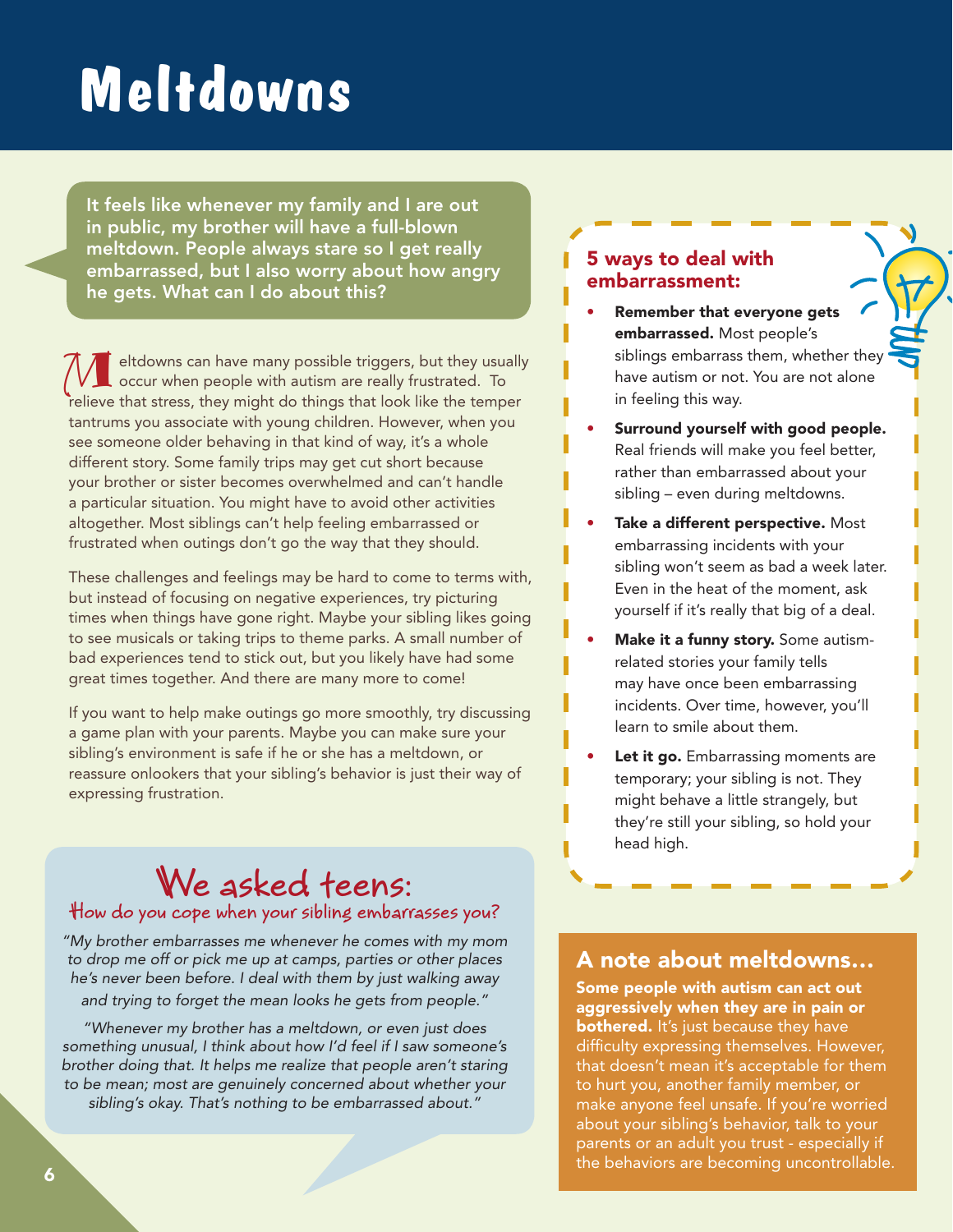## **Looking ahead**

I'm about to finish high school, which has made me start thinking about the future. I won't be around as much anymore, which might be really hard for my sibling. But it also makes me wonder: what about when my parents can't take care of her anymore? What is my role going to be? I want to help out as much as I can, but there are things I want to do on my own, too.

I inishing high school marks a step into adulthood, and can spark thoughts about your future - including how your sibling with autism will fit into it. In the short term, you may worry about how he or she is going to react to you not being around as much and vice versa. In the long term, many siblings find themselves torn between wanting to care for their brother or sister with autism when their parents become unable to, and wanting more independence in the future.

### Want some more advice on planning for the future?

There are sites that help adult siblings of people with disabilities work through tough issues. One example is: http://bit.ly/OARSibs20

#### Other autism resources to check out:.

**SibTeen.** A Facebook group just for teenagers who have siblings with disabilities to talk, swap stories, and exchange advice.

Link: http://bit.ly/OARSibs21

**2** Sibshops for teens. A support group that offers fun and relaxing breaks for siblings of kids with disabilities. Check if there's one in your area:

Link: http://bit.ly/OARSibs18

Organization for Autism Research 3 (OAR). Have more questions about autism? Check out OAR's site for autism information and other helpful resources.

Link: http://bit.ly/OARSibs23

If you're thinking about moving away from home (to travel, attend college, start a new job, etc.), you may want to make keeping in touch with your sibling part of your routine. A phone call or video chat every so often is likely to help your sibling (and you) adjust to the change, making the distance between the two of you easier to deal with.

When thinking about your future role in your brother or sister's life, there are a lot of things for everyone in your family to consider. Every situation is different, partly depending on whether your sibling will live independently or require some form of lifelong support. More importantly, it's a case of how much responsibility you would like to take on for your brother or sister. Many teenagers that want to break away from their families feel guilty for not being more involved. However, it is essential to acknowledge that your life is your own; you don't have to be responsible for your sibling, and no one should expect you to be.

It's important to have an honest conversation with your parents about the future if you're feeling worried, even though it may be hard. Together, you can create a plan, whether it involves you or other support services, so everyone feels comfortable with what to expect in the years to come.

#### Remember:

Being a sibling of someone that has autism isn't always easy. Sometimes you'll face challenges that take a lot of effort to overcome. One of the best things you can do is give yourself some credit. You're not in an easy situation, but you're doing a great job. Take a deep breath, and make sure you've got someone to talk to when things get rough. 7